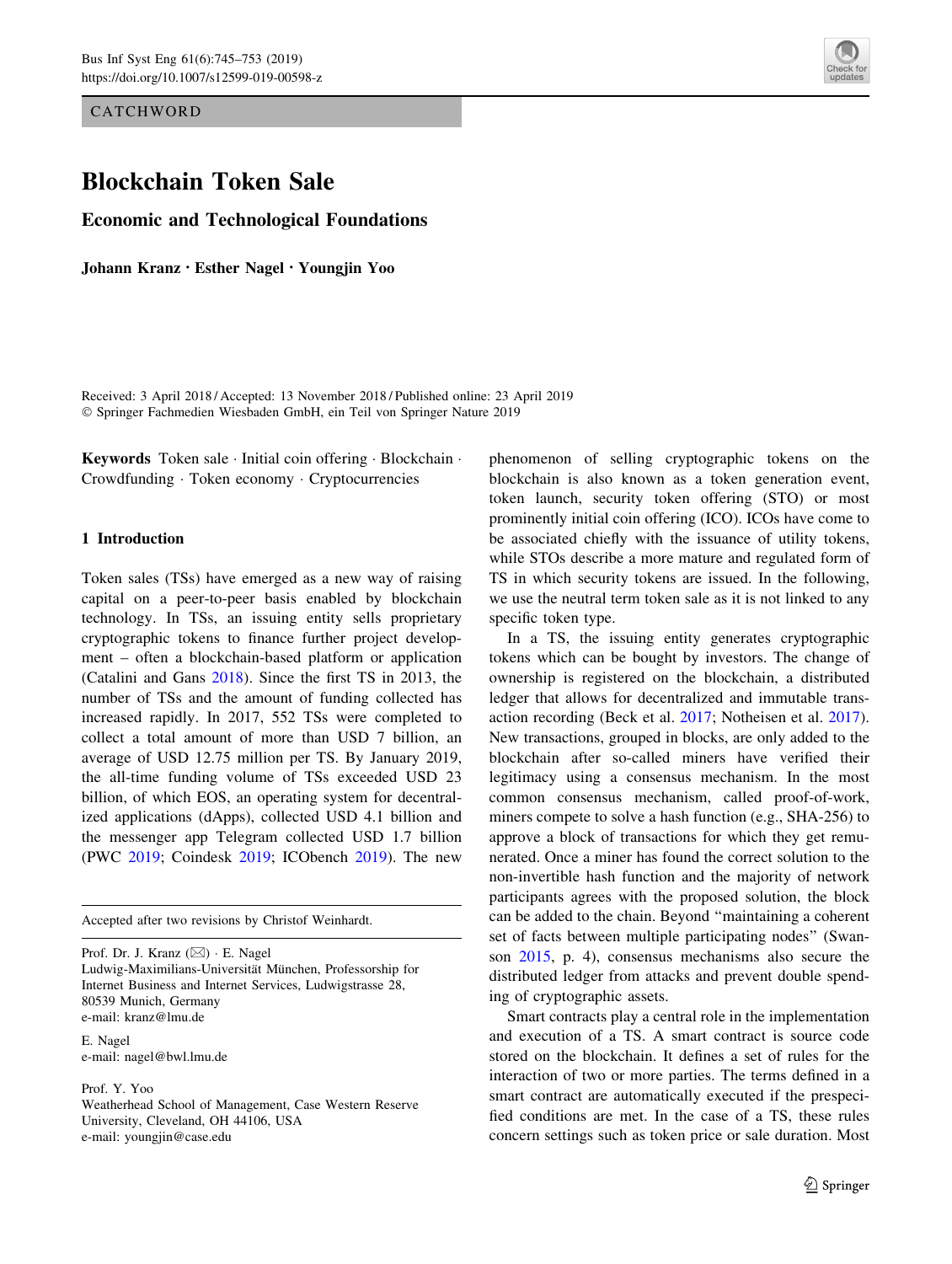TSs have built upon the Ethereum blockchain protocol (Buterin [2014](#page-7-0)). In contrast to the Bitcoin blockchain, Ethereum enables (quasi) Turing complete smart contracts. Issuers use smart contracts to generate (a process also called minting) and allot tokens with a set of customized properties. Once the TS goes live, the smart contract is activated and can receive funds from investors, mostly in the form of cryptocurrencies such as bitcoin or ether. Upon reception of these funds, smart contracts issue a corresponding number of tokens to the investor and transfer the received funds to the issuer's wallet. These transactions are verified by miners and stored on a blockchain. After a TS, the tokens can be listed on crypto exchanges such as Bittrex, Poloniex, or Kraken to be traded by token holders. Figure 1 illustrates the ecosystem of a TS.

Blockchain technology's decentralized, immutable, and transparent nature allows TSs to cut out many of the intermediaries present in traditional venture financing, such as banks, venture capital firms, or payment providers (Haas et al. [2015](#page-7-0)). Owing to low investment barriers and an aim to attract a large number of investors, TSs can be regarded

as a novel type of peer-to-peer crowdfunding enabled by blockchain technology.

Token sales differ from traditional crowdfunding and other forms of entrepreneurial financing, such as business angel or venture capital investments, in several important ways. For investors, TSs are associated with higher asset liquidity, since tokens can usually be traded on crypto exchanges after a TS. Additionally, rights can be associated with the token, ranging from access to or discounts for services and products to profit or voting rights. However, established trust-building intermediaries are largely absent and high information asymmetries complicate due diligence, a situation that has been exploited by several fraudulent TSs (Kaal and Dell'Erba [2017;](#page-7-0) Amsden and Schweizer [2018\)](#page-7-0). For issuers, TSs offer a relatively easy and fast way to raise capital, to economize on fees otherwise charged by intermediaries, and to unilaterally specify investment terms. However, economic and regulatory uncertainties and rising marketing and consulting costs are increasingly exacerbating the execution of TSs (Amsden and Schweizer [2018\)](#page-7-0).



Fig. 1 The token sale ecosystem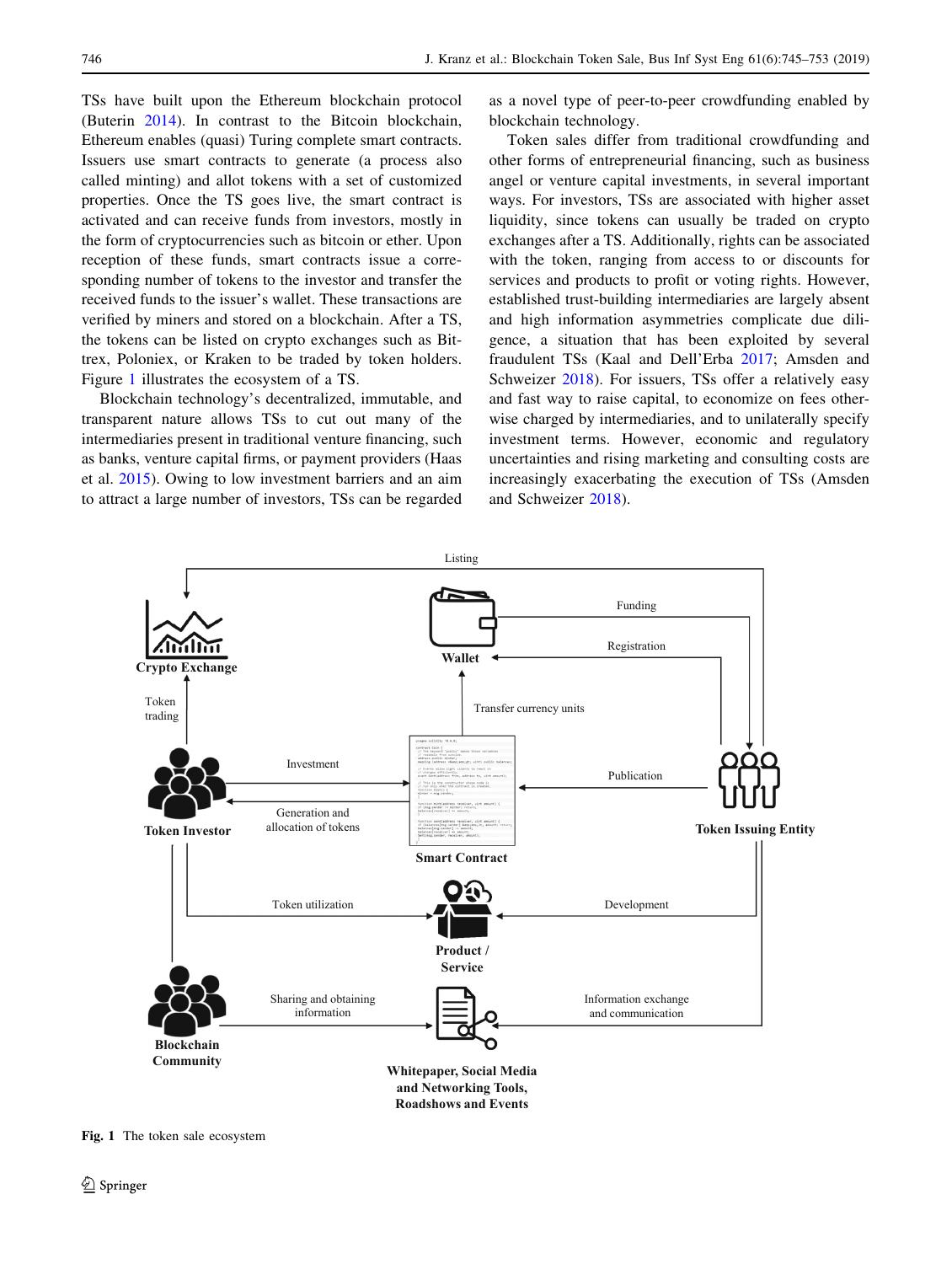In academia, TSs have recently attracted considerable attention from various disciplines such as computer science (e.g. Fenu et al. [2018](#page-7-0); Hartmann et al. [2018\)](#page-7-0), economics (e.g. Catalini and Gans [2018;](#page-7-0) Conley [2017\)](#page-7-0), and law (e.g. Barsan [2017;](#page-7-0) Robinson [2017](#page-8-0)). The information systems (IS) community has also shown increasing interest in the phenomenon, e.g., by providing a taxonomy of ICOs (Fridgen et al. [2018](#page-7-0)), a market engineering framework (Notheisen et al. [2017\)](#page-7-0), or a market analysis model (Jin et al. [2017](#page-7-0)). As TSs are an interdisciplinary phenomenon that raises a multitude of technological, economic, social, and regulatory questions, there are abundant research opportunities for various streams in IS research. To lay the foundation for future research, we aim at providing insights into TSs' market design and technological implementation, with a goal of showing how the IS community can contribute to the rapidly growing research on TSs.

# 2 Market Design and Technological Implementation of TSs

A TS can be clustered into three main stages (see Fig. 2) based on the most important and common activities. We concentrate on TSs' market design and technological implementation and less on issuers' internal processes such as stipulating legal or vesting structures. Because of the rapidly changing TS environment, it should be noted that the activities and their timing vary considerably between TSs. Our focus is on the most typical TS configurations. In lieu of traditional intermediaries, a myriad of technology artifacts connects different stakeholders and is thus used to enable and support TSs.

## 2.1 Pre-TS Activities

In the pre-TS stage, issuers select a market design from various options and determine a token model that should align with the issuers' business model and strategy and with investors' interests. First, issuers determine a token type. There are four main types. Donation tokens are not linked to any rights or claims for a future product or service and are used to gather funds for idealistic entrepreneurial ideas or causes. Currency tokens serve as virtual currencies on the issuers' blockchain protocol and can be used to pay for products or services. They are often used when TS issuers set up a new blockchain protocol. Utility tokens serve as ''digital coupons'' which can be redeemed for issuers' offerings or to gain access to a platform or application. In 2017 and 2018, most TSs issued utility tokens because of regulatory considerations and product popularization (Pietrewicz [2017](#page-7-0); Adhami et al. [2017](#page-7-0)). Finally, security tokens are tokens that give investors rights to a pro-rata share of future profits, e.g., dividend or revenue share. A subcategory of security tokens are equity tokens, which additionally provide control or voting rights. Due to their resemblance to securities, for which strict regulatory rules exist, security tokens have been the most disputed token type from a regulatory perspective (SEC [2017;](#page-8-0) BaFin [2018](#page-7-0)). However, financial market authorities across the globe are modifying their regulations to accommodate TSs. For instance, the German regulator BaFin has recently approved the first security TS of a FinTech start-up.

Second, in the majority of TSs, issuers set caps on the maximum supply of tokens that can be generated in a TS and specify the value of a token (see Fig. [3\)](#page-3-0). Some TSs do not limit the supply of tokens, which allows issuers to raise

| <b>Pre-TS activities</b>                       | <b>Activities during a TS</b>              | <b>Post-TS activities</b>                          |  |
|------------------------------------------------|--------------------------------------------|----------------------------------------------------|--|
| Develop and publish prototype                  |                                            |                                                    |  |
| Investor community management<br>and marketing |                                            |                                                    |  |
| Publish whitepaper                             | Establish system security and<br>stability |                                                    |  |
| Develop TS smart contract                      | Perform investor checks                    | Finance operations                                 |  |
| Schedule sale $(s)$                            | $\mathbf{L}$                               | List token on exchanges                            |  |
| Set funding caps and pricing<br>model          | Activate smart contract                    | Burn unsold tokens                                 |  |
| Specify token model                            |                                            | Transfer generated (minted)<br>tokens to investors |  |

Fig. 2 Process of a token sale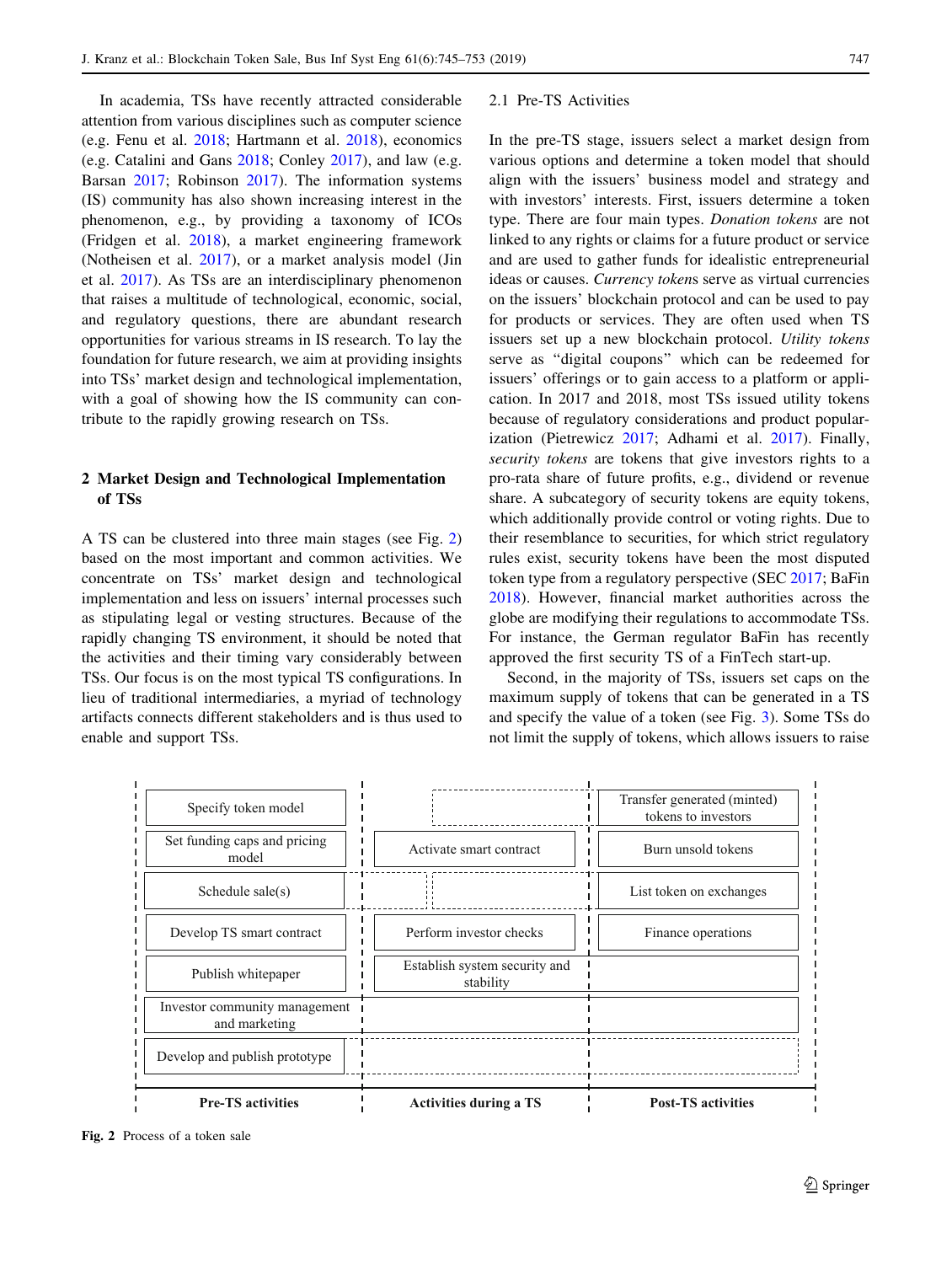<span id="page-3-0"></span>

Fig. 3 Different token sale funding caps

an unlimited amount of funding. However, token oversupply can have negative implications for token valuation and issuer reputation. In capped TSs, issuers determine a lower and/or upper limit of funding. In the case of a lower limit, a so-called soft cap, the invested funds are paid back to investors if the defined soft cap is not reached. A hard cap defines the maximum amount of funding an issuer seeks to raise. Once this limit is reached, no more investments are accepted by the smart contract. A variant of the hard cap model is "collect and return", in which a hard cap exists, but additional investments beyond the hard cap are accepted by the smart contract. In this case, after the TS, the tokens are distributed to investors by the ratio of the hard cap to the total received funds. Excess funding is redistributed to investors accordingly. To ensure a broad token distribution, issuers can use a ''dynamic ceiling'' model in which the hard cap is divided into multiple (hidden) mid caps. In this way, the TS proceeds into multiple, isolated rounds to avoid dominance of major investors. Another market design option for issuers to remain key token holder is to limit the circulating supply of tokens by holding back a certain share of tokens.

Third, issuers set the pricing model. In case of capped token sales, fixed prices may be set either arbitrarily by the token issuing entity or, less commonly, a floating price is determined by an auctioning model. In Dutch auctions, the issuing entity allocates its tokens to the highest bidders and the token is charged at the lowest accepted bid's price. In a reverse Dutch auction, only a specified share of overall tokens is offered per day and the price per token declines with every day that the TS is active, until the defined funding goal is reached.

Fourth, another market design option important for TSs is the schedule of token sales. Many issuers run one or multiple rounds of exclusive TS pre-sales before opening the TS to the public in a main sale. In pre-sales, selected investors have the opportunity to buy tokens at significantly lower prices than in the main sale. Pre-sales allow issuers to attract renowned key investors, explore demand, create attention for the main sale, and test and finance the main sale. A disadvantage is that pre-investors have an incentive to sell discounted tokens at regular prices as soon as the main sale launches or the token becomes tradable, respectively. Token issuing entities may therefore impose one or multiple lock-up period(s) in which newly acquired tokens must not be traded. It can be observed that an increasing number of TSs refrains from main sales due to the lower regulatory requirements pre-sales are subjected to. For instance, the messaging service Telegram canceled its main sale after achieving the funding goal in two rounds of private sales. In pre-sales, investors are granted rights to the future token through a Simple Agreement for Future Tokens (SAFT, see [www.saftproject.com\)](http://www.saftproject.com).

Once issuers finalize these design options, the issuing entity develops a smart contract which administers funds and tokens during the TS. It is programmed to receive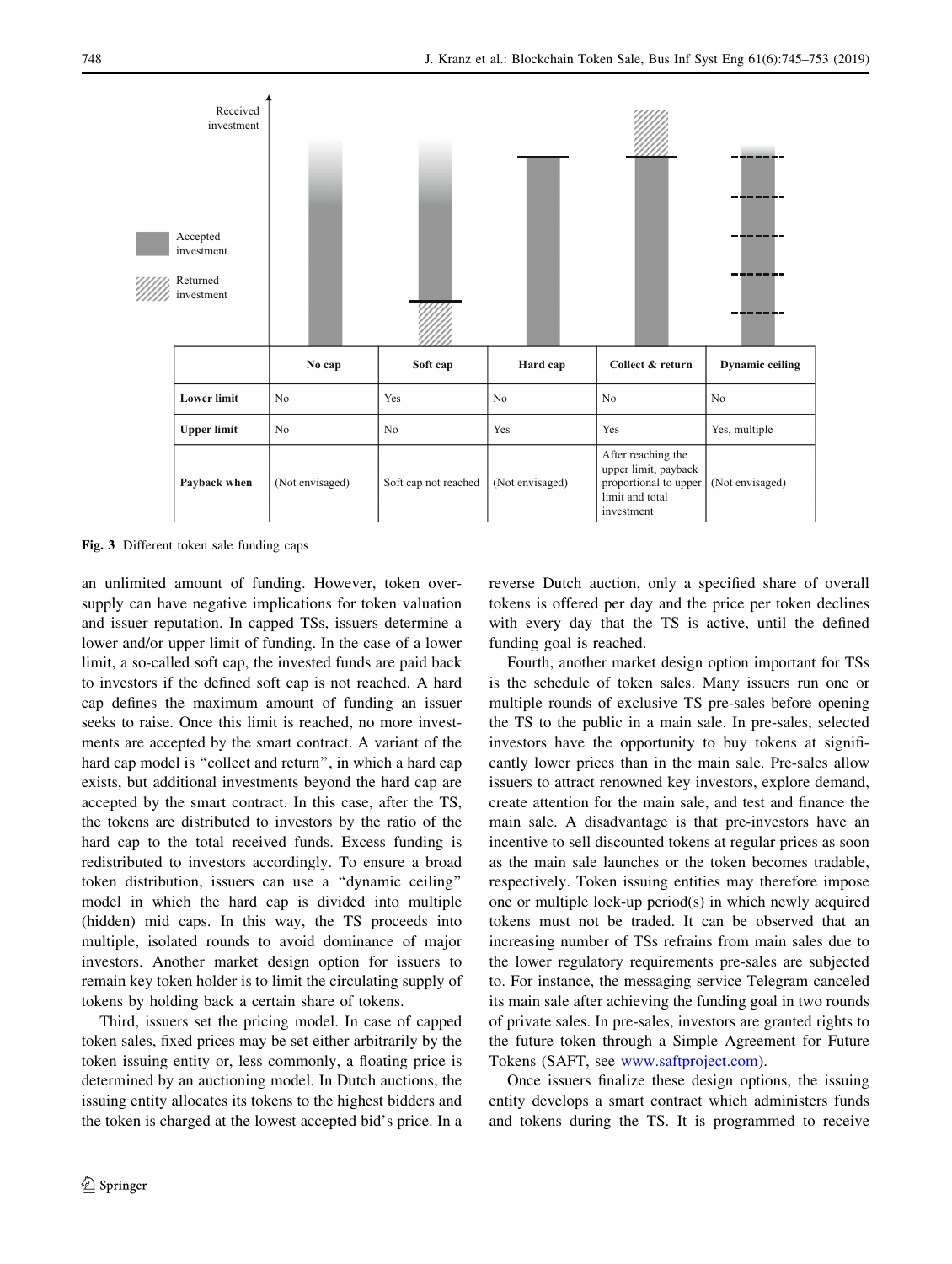cryptocurrencies from investors, to send them to the digital wallets of the issuing entity, and to transfer the equivalent number of tokens to investors. The tokens typically follow Ethereum's ERC-20 token standard (Vogelsteller and Buterin [2015](#page-8-0)) which allows developers to create customized and standardized tokens with relative ease. ERC stands for 'Ethereum Request for Comments', the command protocol of the Ethereum blockchain, which runs on the java-script-based programming language Solidity. The ERC-20 token standard includes all specifications required for a TS and ensures that tokens will be compatible with generic third-party transaction services and applications. The issuer can specify the TS by setting parameters, such as total token supply, burning rules, funding goal and duration, freezing options, and token value bound to a cryptocurrency like bitcoin or ether. Based on this information, the token price and transaction fee for miners – referred to as gas on the Ethereum blockchain – are calculated. Newer token standards, such as ERC-223 and ERC-777, aim at addressing shortcomings of ERC-20, by automatically canceling invalid transfers or offering improved handling mechanisms.

After determining the token design, TS issuers generally publish information about the token design, business model, technological solution, and the venture's roadmap in a whitepaper. Issuers distribute these whitepapers using their own website and social media platforms such as Reddit, Bitcoin Talk, or Cryptocointalk. In the absence of auditing intermediaries and content regulation, whitepapers are crucial for overcoming the substantial information asymmetries between issuers and investors. Given the high regulatory uncertainty involved in TSs, whitepapers provide information on the token sales' terms and conditions, which specify the issuing party and its place of business, timing and pricing of the token sale, use of the raised funds, and other rights and obligations associated with the token. Whitepapers also explain how to pay for the issuers' token, detailing a TS's smart contract address and a recommended gas limit. Therefore, whitepapers are a main source for investors' due diligence.

To allow investors to assess issuers' technological solution and the status quo of its implementation during the pre-TS stage, many issuers partly or fully publish their prototype's source code on a web-based hosting service (e.g., GitHub), often in an alpha or beta version. Some issuers additionally offer bounties for code auditing and bug detection in the TS's smart contract. A further important source of information is the blockchain community's sentiment, as articulated on social media (e.g., Reddit, Slack, Telegram, Facebook, Twitter). Issuers also use these channels for direct and indirect communication with the community and potential investors. To increase community interest and support, issuers frequently use socalled ''airdrops'' and ''bounty programs'' which offer token-based rewards for performing social media campaigns like Twitter posts using the TS's hashtag, blog posts, or other promotional activities for the TS. TS-related websites (e.g., Coindesk) are another important resource for investors, as they offer ratings, news, and schedules on forthcoming TSs.

# 2.2 Activities During a TS

The actual TS starts with the activation of the smart contract. On average, TSs last 41 days (Kostovetsky and Benedetti [2018\)](#page-7-0), during which issuers are in charge of marketing, investor relations and support. Before investors can send money to the smart contract, an increasing number of TS issuers requires investors to register themselves (''whitelisting'') before they can participate in the token sale. Whitelisting effectuates Know-Your-Customer (KYC) and Anti-Money-Laundering (AML) policies and thus protects issuers from regulatory scrutiny and blocks illegal investors who use TSs for money laundering or "pump and dump" behaviors.

In the actual TS, investors send funds, usually cryptocurrencies such as bitcoin or ether, to the smart contract, which transfers the currency units to the digital wallets of the issuing entity. These wallets do not actually store the currency units (this is done on the blockchain), but they store one or more public and private keys which are needed to send and receive cryptocurrencies. A wallet's data file contains the private key, a 256-bit number which is only known to the owner, and a corresponding public key which is needed to prove ownership of cryptocurrencies and to facilitate transactions.

To ensure a safe transfer and storage of funds, an errorless smart contract is crucial. In addition, the security and stability of wallets and information regarding the TS are issuers' top priorities, as hackers can use vulnerabilities to compromise the TS. For instance, the CoinDash TS lost an estimated USD 7 million in investments after cyberattackers manipulated the smart contract address posted on the issuer's website. Thus, security precautions include professional audits of wallet and website code, smart contract verification, and two-factor authentication. As wallets are a main target of hackers, issuers use multisignature wallets, which require more than one private key for authentication and special hardware for a secure deposit of private keys to prevent the invested funds from theft.

## 2.3 Post-TS Activities

In the post-TS stage, the smart contract transfers tokens to investors' wallets. Unsold tokens are mostly ''burned'' to decrease the number of tokens in circulation and to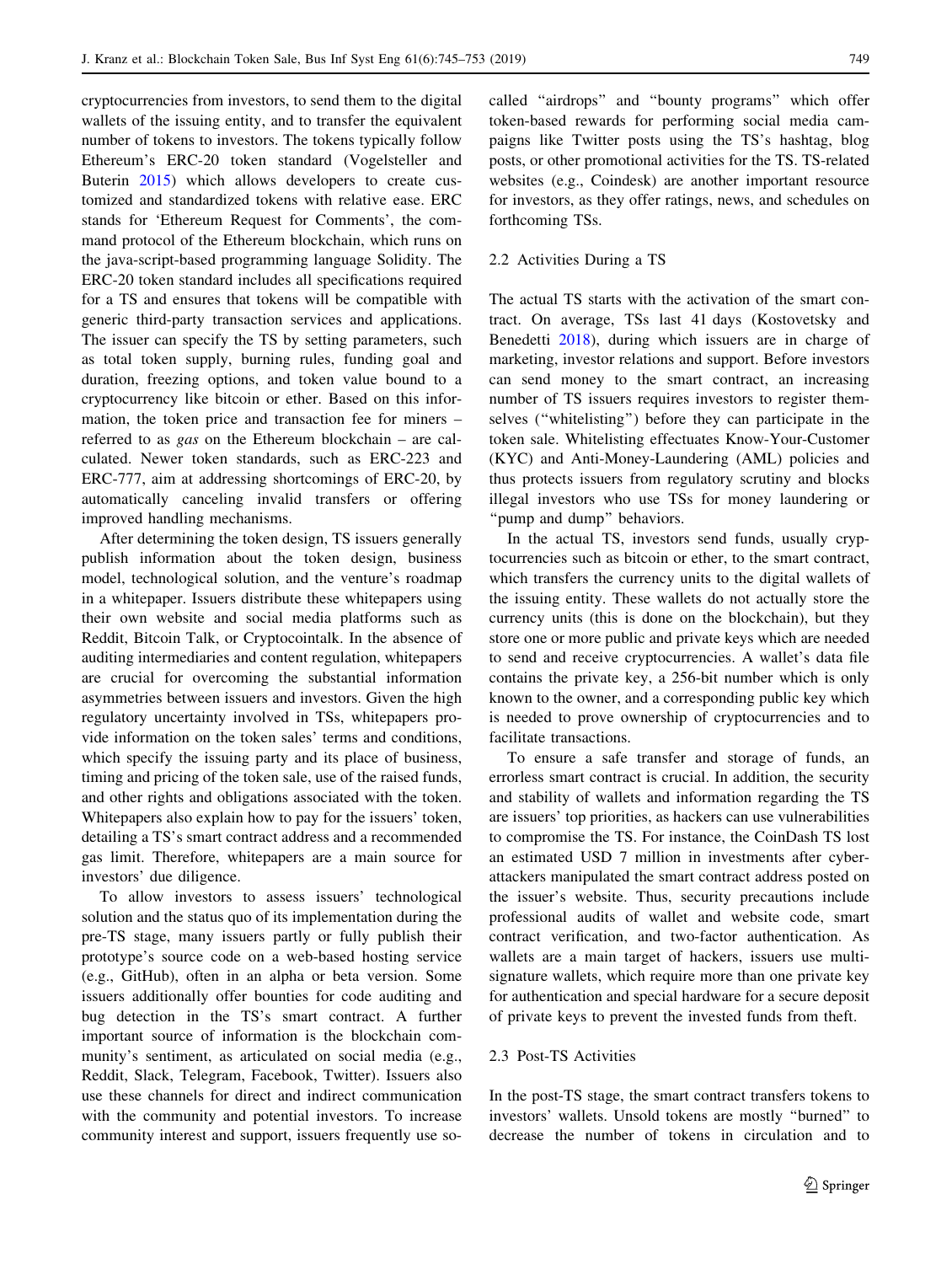increase token valuation. Further, token burning ensures that the distribution of tokens between investors, issuers, and other entities remains as communicated in the whitepaper. A key advantage for TS investors compared to conventional venture investments is the high liquidity of tokens. To facilitate an easy exchange of tokens, the token should be listed on crypto asset exchanges. However, getting listed on top-tier exchanges is difficult as exchange operators focus on tokens with high trading volumes and often charge considerable amounts for a listing. To get listed, the token should also follow a common standard, like Ethereum's ERC-20 token format, which allows easy integration on exchanges. However, even if a token gets listed on an exchange, it may get delisted at a later point due to low trading volumes, technical issues, or suspicions of fraud.

Based on the received funds and the investor network established through the TS, issuers further develop the product or service, and integrate the token in their offering. To fund these efforts, the issuer may liquidate some of the received funding into fiat currencies. Similar to traditional investor relations, token holder and community management continues to be a key priority for issuers to keep investors informed and well-disposed so as to increase user and token demand. Although rare, issuers may also perform subsequent token sales after the TS to raise more money.

#### 3 Conclusion and Research Opportunities

Our goal was to delineate how TSs are designed from an economic and technological perspective and which activities and transactions among heterogeneous actors occur using different technology artifacts. Because of blockchain technology's decentralized nature, TSs provide a largely disintermediated funding mechanism that could diminish barriers inherent to traditional venture financing and other types of investment. Many regard TSs as a democratization of venture funding and advancement of crowdfunding, since investors can participate in projects with little means and supervision (Rohr and Wright [2017](#page-8-0)). Equally, issuers can collect capital without giving away equity and at relatively low costs (Conley [2017](#page-7-0)). However, the disintermediated nature and technological novelty of TSs pose various challenges for issuers, investors, and regulators alike (Kostovetsky and Benedetti [2018](#page-7-0)). In light of an array of fraudulent TSs, regulatory authorities struggle to find a balance between guarding against risks and empowering innovation (Lagarde [2018\)](#page-7-0).

As TSs are still in their infancy and their patterns change rapidly, it would be premature to conclude that TSs will disrupt venture financing. At the same time, it is reasonable to predict that TSs and blockchain technology in general

will have a significant influence on the way venture financing currently works, even it may not completely disrupt it. As such, it can be concluded that the underlying mechanisms and technologies of TSs provide new opportunities to enable peer-to-peer investments in digital and physical assets, a process called tokenization, which are transparently and securely registered on the blockchain. Thus, TSs could provide the foundation for decentralized investments and a token economy which has the potential to redefine established processes of funding and platform management, enabling new token-based business models and governance structures. A common misconception about TS is that it is a new funding mechanism only for start-ups based on blockchain technology. What is evident from our analysis of TSs is that it is a complex web of heterogeneous actors who perform a series of social and technical activities, mobilizing a heterogeneous set of technological artifacts, including but not limited to blockchain. The use of the plethora of technologies by heterogeneous actors in TSs offers an exciting context for many research opportunities in IS. The design of TSs is not just a technical exercise, nor merely an economic one. It is a unique blend of techno-economic design, where new economic logics of peer-to-peer venture funding models are technically implemented through a web of heterogeneous technologies.

Given the boundary-spanning nature of TSs and blockchain technology in general (Beck et al. [2017\)](#page-7-0), the IS community is well positioned to critically investigate this emerging phenomenon from technical, behavioral, sociotechnical, or regulatory perspectives using different methodological approaches and theoretical foundations. We believe that TSs' idiosyncratic technological and economic characteristics require research between the two opposite poles of techno-skepticism and blockchain enthusiasm to thoroughly understand TSs' positive and negative implications for different stakeholders. In so doing, we can also examine the role of different technology artifacts and their material agencies in shaping the consequences of TSs.

In this spirit, we suggest avenues for future research on TSs building upon dimensions suggested by Risius and Spohrer [\(2017](#page-8-0)) and Aral et al. [\(2013](#page-7-0)), as summarized in Table [1](#page-6-0). The identified research questions touch upon the implications of TSs for 'private and institutional investors', 'society', 'intermediaries', 'technology artifacts', and 'firms and industries'. For each level of analysis, we propose research questions related to the activities design and features, measurement and value, management and organization, and regulations and legal. It should be noted that a multitude of interesting boundary-spanning research questions emerge at the interface of the different levels of analysis and activities depicted in Table [1](#page-6-0). While by no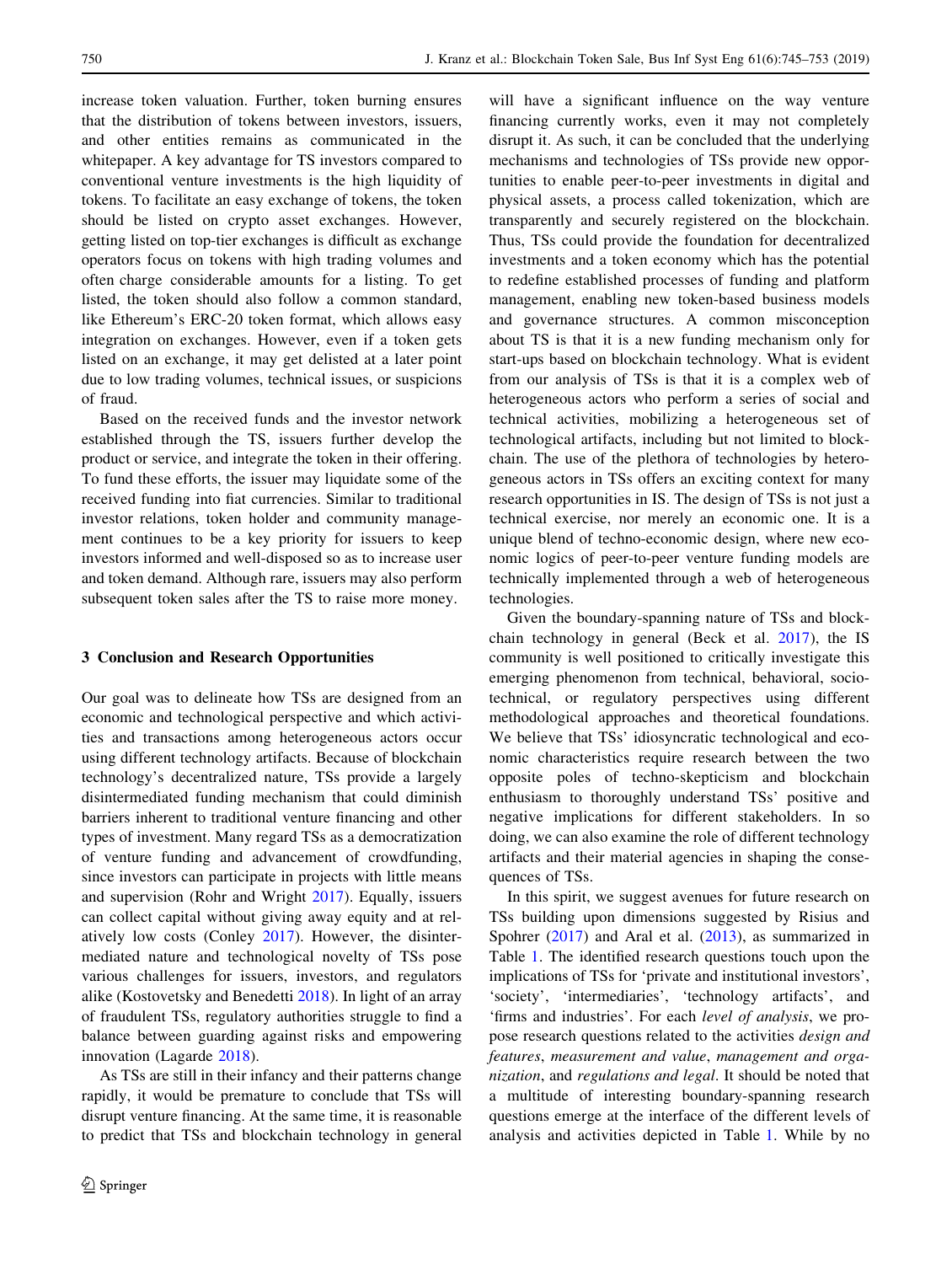# <span id="page-6-0"></span>Table 1 Multidisciplinary research framework on token sales with example research questions

|                                                                                                                                                                                                                                                                                                                                                              | Design and features                                                                                                                                                                                                                                                                                                                                                                                                                                                                                                                                                                                 | Measurement and value                                                                                                                                                                                                                                                                                                                                                                                                                                                             | Management and<br>organization                                                                                                                                                                                                                                                                                                                                                                                                                                                                                       | Regulations and legal                                                                                                                                                                                                                                                                                                                                                                                                                                                                                          |
|--------------------------------------------------------------------------------------------------------------------------------------------------------------------------------------------------------------------------------------------------------------------------------------------------------------------------------------------------------------|-----------------------------------------------------------------------------------------------------------------------------------------------------------------------------------------------------------------------------------------------------------------------------------------------------------------------------------------------------------------------------------------------------------------------------------------------------------------------------------------------------------------------------------------------------------------------------------------------------|-----------------------------------------------------------------------------------------------------------------------------------------------------------------------------------------------------------------------------------------------------------------------------------------------------------------------------------------------------------------------------------------------------------------------------------------------------------------------------------|----------------------------------------------------------------------------------------------------------------------------------------------------------------------------------------------------------------------------------------------------------------------------------------------------------------------------------------------------------------------------------------------------------------------------------------------------------------------------------------------------------------------|----------------------------------------------------------------------------------------------------------------------------------------------------------------------------------------------------------------------------------------------------------------------------------------------------------------------------------------------------------------------------------------------------------------------------------------------------------------------------------------------------------------|
| Level of analysis                                                                                                                                                                                                                                                                                                                                            | How TSs are designed $(e.g.,$<br>token specifications, pricing,<br>blockchain protocol) and the<br>differential effects of TS<br>design and features                                                                                                                                                                                                                                                                                                                                                                                                                                                | <b>Added value that TSs provide</b> on<br>the different levels and how it can<br>be appropriated                                                                                                                                                                                                                                                                                                                                                                                  | <b>Governance of TSs and the</b><br>strategies and tactics<br>employed by actors in TSs                                                                                                                                                                                                                                                                                                                                                                                                                              | <b>Policies and legal</b><br>regulations that (inter-)<br>national policy makers<br>enact regarding TSs                                                                                                                                                                                                                                                                                                                                                                                                        |
| <b>Private and institutional</b><br>investors, society<br>Actors who invest in TSs and the<br>societal consequences of TSs                                                                                                                                                                                                                                   | How can affordances such as<br>traceability, consensus<br>mechanisms, potential<br>deanonymization, or<br>decentralization affect TS<br>adoption?<br>How do TS design features<br>impact TS investment<br>decisions and TS success?<br>Which TS design features<br>reduce uncertainty and<br>increase venture quality?<br>How do TS design features<br>impact token value and<br>valuation over time?<br>How do pre-sale bonuses<br>affect token valuation in the<br>short, medium, and long<br>term?                                                                                               | Which factors drive TS success?<br>What is the role of the TS<br>teams' human and social<br>capital?<br>How can TS risk be assessed to<br>construct optimal<br>portfolios? What is the<br>relationship between traditional<br>asset classes and crypto tokens?<br>What are the determinants of<br>token liquidity and how<br>does liquidity affect post-TS<br>returns?<br>What are the main drivers of TS<br>profitability in the long term?                                      | How does token-based<br>governance impact<br>venture success?<br>What is the motivation of<br>private and institutional<br>investors to participate in<br>TSs?<br>How will decentralized<br>token-based voting and<br>control rights affect<br>decision outcomes in<br>organizations?<br>Which hybrid startup<br>financing models (e.g.,<br>VC and TS) will be most<br>attractive for investors?                                                                                                                     | How can investor<br>protection be<br>strengthened in a<br>distributed computing<br>environment with trusted<br>intermediaries largely<br>absent?<br>How can fraudulent TSs be<br>identified?<br>How should tokens be<br>treated by financial<br>service authorities (e.g.,<br>security or asset)?<br>Which disclosure<br>obligations should be<br>imposed on TS issuers<br>and investors?<br>How effective is the Simple<br>Agreement for Future<br>Tokens (SAFT) for<br>protecting investor<br>rights?        |
| <b>Intermediaries</b><br>Intermediary service providers, as<br>well as applications and<br>processes that are hosted within<br>a blockchain environment<br>connecting a service provider<br>and a service consumer                                                                                                                                           | How can intermediaries<br>enable token exchange across<br>different blockchain<br>protocols?<br>How can smart contracts be<br>designed to be integrated<br>with existing information<br>systems?<br>How can intermediaries help<br>investors evaluate TS design<br>features?                                                                                                                                                                                                                                                                                                                        | Which intermediary roles and<br>responsibilities are most likely to<br>emerge? What is their added<br>value?<br>How can intermediaries increase<br>the level of trust in smart<br>contracts' algorithms?<br>Will re-intermediation lead to an<br>increase or decrease of the<br>number and size of TSs?                                                                                                                                                                           | How are activities that are<br>usually enacted by<br>intermediaries shared<br>between different TS<br>actors?<br>Will new intermediaries<br>emerge in the TS context<br>or will established<br>intermediaries (e.g.,<br>crowdfunding platforms,<br>VCs) diversify?<br>How will trustees and<br>escrow accounts affect<br>TSs and ventures'<br>governance?                                                                                                                                                            | How can intermediaries<br>effectively protect and add<br>value for investors?<br>Does the removal of an<br>intermediary party cause<br>an in- or decrease in the<br>perceived empowerment<br>and control?<br>How can smart contracts be<br>audited by<br>intermediaries?                                                                                                                                                                                                                                       |
| <b>Technology artifacts</b><br>Different blockchain<br>implementations and networks<br>(e.g., Ethereum, Hyperledger),<br>various types of blockchains<br>(e.g., levels of permission), cross-<br>system interactions (e.g.,<br>integrating blockchain protocols<br>with each other or into<br>established systems), and social<br>media and networking tools | How can public and private<br>blockchains be designed and<br>integrated to address security<br>and scalability issues?<br>How can scalability problems<br>be solved (e.g., novel<br>consensus mechanisms, off-<br>chain transactions)?<br>How to establish smart<br>contracts' interoperability<br>across multiple<br>blockchains?<br>How to establish token<br>tradability across<br>blockchains?<br>How do TS features impact<br>the usage of social media<br>and networking tools?<br>What is the impact of TS<br>design on affordance<br>actualization of social media<br>and networking tools? | Which factors determine issuers'<br>selection of a blockchain protocol<br>(e.g., new or established, levels<br>of permission)?<br>What is the effect of the used<br>blockchain protocol for TS<br>success?<br>How does the number of TSs on a<br>blockchain protocol affect its<br>valuation?<br>How do the valuations of native<br>and on-chain tokens correlate?<br>What is the inherent value of<br>social media and networking<br>tools in TSs? Do they impact<br>TS success? | How does blockchain<br>protocols' interoperability<br>affect TS adoption?<br>How can the assessment of<br>smart contracts and<br>blockchain-enabled<br>transactions be simplified?<br>What is the impact of<br>blockchain protocol's<br>ownership on TSs'<br>success?<br>Which impact do consensus<br>mechanisms have on the<br>procedure and outcome of<br>TSs?<br>What is the role of social<br>media and networking<br>tools on token issuers'<br>trustworthiness? How do<br>they impact investment<br>decisions? | How can smart contracts<br>become a widely accepted<br>form of investment<br>agreement?<br>How can unlawful<br>transactions be<br>identified?<br>How should regulators treat<br>native tokens compared<br>to on-chain tokens?<br>To which degree should<br>regulatory bodies set<br>boundaries on possible<br>token designs?<br>How should regulators treat<br>tokens that are associated<br>with physical assets?<br>How can social media and<br>networking tools help to<br>protect investors from<br>fraud? |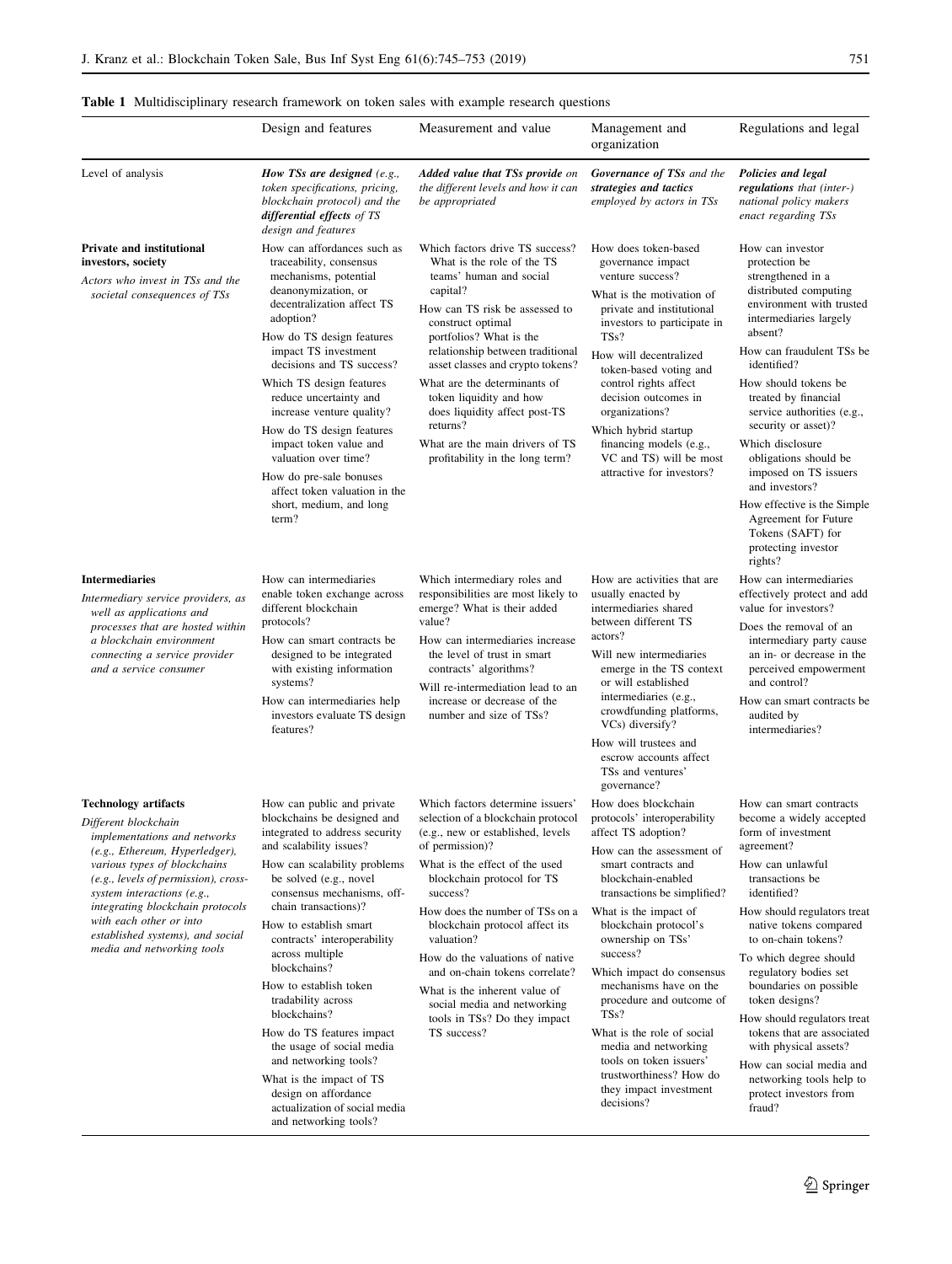#### <span id="page-7-0"></span>Table 1 continued

|                                                                                                                                  | Design and features                                                                                                                                                                                                                                                                                                                                                                             | Measurement and value                                                                                                                                                                                                                                                                                                                                                                                                                                                                                                                                                            | Management and<br>organization                                                                                                                                                                                                                                                                                                                                                                                                                                                                     | Regulations and legal                                                                                                                                                                                                                                                                                                               |
|----------------------------------------------------------------------------------------------------------------------------------|-------------------------------------------------------------------------------------------------------------------------------------------------------------------------------------------------------------------------------------------------------------------------------------------------------------------------------------------------------------------------------------------------|----------------------------------------------------------------------------------------------------------------------------------------------------------------------------------------------------------------------------------------------------------------------------------------------------------------------------------------------------------------------------------------------------------------------------------------------------------------------------------------------------------------------------------------------------------------------------------|----------------------------------------------------------------------------------------------------------------------------------------------------------------------------------------------------------------------------------------------------------------------------------------------------------------------------------------------------------------------------------------------------------------------------------------------------------------------------------------------------|-------------------------------------------------------------------------------------------------------------------------------------------------------------------------------------------------------------------------------------------------------------------------------------------------------------------------------------|
| <b>Firms and industries</b><br>Organizations and industries that<br>are prone to be affected by TSs<br>or perform TSs themselves | How can public and private<br>blockchains be integrated to<br>satisfy requirements (e.g.,<br>compliance, security,<br>scalability) of financial<br>institutions?<br>How can sensitive data (e.g.,<br>investors, financial records)<br>be concealed on<br>permissionless blockchains?<br>How can the trade-off<br>between transparency and<br>privacy be solved from a<br>technical perspective? | Which other use cases exist for<br>peer-to-peer investments on the<br>blockchain (tokenization)?<br>What will the role of established<br>financial institutions be in the<br>TS environment? Which new<br>capabilities are needed by<br>financial institutions to<br>participate?<br>How to design a token model that<br>aligns with the issuer's<br>business model?<br>Are TS-funded ventures more<br>successful than traditionally<br>funded organizations?<br>Why do organizations perform<br>TSs instead of traditional forms<br>of fundraising (e.g.,<br>crowdfunding, VC)? | What impact will TSs have<br>on startup and corporate<br>financing (e.g. venture)<br>capital firms, private<br>equity)?<br>Under which conditions will<br>established companies use<br>TSs for corporate finance<br>or platform management?<br>What new blockchain-based<br>business models will<br>emerge in corporate<br>finance and investment?<br>How does the token<br>economy affect<br>collaboration in interfirm<br>networks?<br>How do token design and<br>governance optimally<br>align? | How can transaction<br>traceability be used to<br>avoid tax fraud?<br>Does the relationship<br>between token transfer<br>and value follow the<br>same principles as<br>trading volume and<br>price?<br>Which established<br>regulations, e.g. KYC,<br>will be applied in TSs?<br>How do regulations impact<br>TS transaction costs? |

means exhausting, we hope that these example research questions will stimulate the IS research community to lead the discussion on TSs and provide guidance for all stakeholders.

### References

- Adhami S, Giudici G, Martinazzi S (2017) Why do businesses go crypto? An empirical analysis of initial coin offerings. [https://](https://papers.ssrn.com/sol3/papers.cfm%3fabstract_id%3d3046209) [papers.ssrn.com/sol3/papers.cfm?abstract\\_id=3046209.](https://papers.ssrn.com/sol3/papers.cfm%3fabstract_id%3d3046209) Accessed 24 June 2018
- Amsden R, Schweizer D (2018) Are blockchain crowdsales the new 'gold rush'? Success determinants of initial coin offerings. <https://ssrn.com/abstract=3163849>. Accessed 15 June 2018
- Aral S, Dellarocas C, Godes D (2013) Introduction to the special issue—social media and business transformation: a framework for research. Inf Syst Res 24(1):3–13
- BaFin (2018) Initial coin offerings: Hinweisschreiben zur Einordnung als Finanzinstrumente. [https://www.bafin.de/SharedDocs/Down](https://www.bafin.de/SharedDocs/Downloads/DE/Merkblatt/WA/dl_hinweisschreiben_einordnung_ICOs.pdf%3f__blob%3dpublicationFile%26v%3d2) [loads/DE/Merkblatt/WA/dl\\_hinweisschreiben\\_einordnung\\_](https://www.bafin.de/SharedDocs/Downloads/DE/Merkblatt/WA/dl_hinweisschreiben_einordnung_ICOs.pdf%3f__blob%3dpublicationFile%26v%3d2)
- [ICOs.pdf?\\_\\_blob=publicationFile&v=2.](https://www.bafin.de/SharedDocs/Downloads/DE/Merkblatt/WA/dl_hinweisschreiben_einordnung_ICOs.pdf%3f__blob%3dpublicationFile%26v%3d2) Accessed 25 Sep 2018 Barsan I (2017) Legal challenges of initial coin offerings. Rev
- Trimest Droit Financier (RTDF) 3:54–65
- Beck R, Avital M, Rossi M, Thatcher JB (2017) Blockchain technology in business and information systems research. Bus Inf Syst Eng 59(6):381–384
- Buterin V (2014) A next-generation smart contract and decentralized application platform. White Paper. [https://www.ethereum.org/](https://www.ethereum.org/pdfs/EthereumWhitePaper.pdf/) [pdfs/EthereumWhitePaper.pdf/.](https://www.ethereum.org/pdfs/EthereumWhitePaper.pdf/) Accessed 14 June 2018
- Catalini C, Gans JS (2018) Initial coin offerings and the value of crypto tokens. [http://ide.mit.edu/sites/default/files/publications/](http://ide.mit.edu/sites/default/files/publications/SSRN-id3137213.pdf) [SSRN-id3137213.pdf.](http://ide.mit.edu/sites/default/files/publications/SSRN-id3137213.pdf) Accessed 10 June 2018
- Coindesk (2019) Coindesk ICO tracker. [https://www.coindesk.com/](https://www.coindesk.com/ico-tracker/) [ico-tracker/](https://www.coindesk.com/ico-tracker/). Accessed 28 March 2019
- Conley J (2017) Blockchain and the economics of crypto-tokens and initial coin offerings. [http://www.accessecon.com/Pubs/VUE](http://www.accessecon.com/Pubs/VUECON/VUECON-17-00008.pdf) [CON/VUECON-17-00008.pdf](http://www.accessecon.com/Pubs/VUECON/VUECON-17-00008.pdf). Accessed 5 July 2018
- Fenu G, Marchesi L, Marchesi M, Tonelli R (2018) The ICO phenomenon and its relationships with ethereum smart contract environment. In: 2018 International Workshop on Blockchain Oriented Software Engineering, Campobasso
- Fridgen G, Regner F, Schweizer A, Urbach N (2018) Don't slip on the ICO—a taxonomy for a blockchain-enabled form of crowdfunding. In: 26th European conference on information systems, Portsmouth
- Haas P, Blohm I, Peters C, Leimeister JM (2015) Modularization of crowdfunding services—designing disruptive innovations in the banking industry. In: Proceedings of the 36th International Conference on Information Systems, Ft. Worth
- Hartmann F, Wang X, Lunesu MI (2018) Evaluation of initial cryptoasset offerings: the state of the practice. In: Internationel Workshop on Blockchain Oriented Software Engineering, Campobasso
- ICObench (2019) ICO Market Quarterly Analysis Q4 2018. [https://](https://icobench.com/reports/ICO_Market_Quarterly_Analysis_Q4_2018.pdf) [icobench.com/reports/ICO\\_Market\\_Quarterly\\_Analysis\\_Q4\\_](https://icobench.com/reports/ICO_Market_Quarterly_Analysis_Q4_2018.pdf) [2018.pdf](https://icobench.com/reports/ICO_Market_Quarterly_Analysis_Q4_2018.pdf). Accessed 28 March 2019
- Jin S, Ali R, Vlasov A (2017) Cryptoeconomics: data application for token sales analysis. [https://aisel.aisnet.org/cgi/viewcontent.](https://aisel.aisnet.org/cgi/viewcontent.cgi?article=1001&context=icis2017b) [cgi?article=1001&context=icis2017b.](https://aisel.aisnet.org/cgi/viewcontent.cgi?article=1001&context=icis2017b) Accessed 5 July 2018
- Kaal W, Dell'Erba M (2017) Initial coin offerings: emerging practices, risk factors, and red flags. In: Möslein F, Omlor S (eds) Fintech Handbook. Beck, Munich
- Kostovetsky L, Benedetti H (2018) Digital tulips? Returns to investors in initial coin offerings. [https://ssrn.com/abstract=](https://ssrn.com/abstract=3182169) [3182169.](https://ssrn.com/abstract=3182169) Accessed 10 July 2018
- Lagarde C (2018) A regulatory approach to fintech. Fin Devel 55(2). [https://www.imf.org/external/pubs/ft/fandd/2018/06/how-policy](https://www.imf.org/external/pubs/ft/fandd/2018/06/how-policymakers-should-regulate-cryptoassets-and-fintech/straight.pdf) [makers-should-regulate-cryptoassets-and-fintech/straight.pdf.](https://www.imf.org/external/pubs/ft/fandd/2018/06/how-policymakers-should-regulate-cryptoassets-and-fintech/straight.pdf) Accessed 10 April 2019
- Notheisen B, Hawlitschek F, Weinhardt C (2017) Breaking down the blockchain hype–towards a blockchain market engineering approach. In: 25th European Conference on Information Systems, Guimarães
- Pietrewicz L (2017) Emerging trends in entrepreneurial finance: the rise of ICOs. [https://www.researchgate.net/profile/Leslaw\\_Pietre](https://www.researchgate.net/profile/Leslaw_Pietrewicz/publication/322197042_Emerging_trends_in_entrepreneurial_finance_The_rise_of_ICOs/links/5a4ab049aca272d294646e6b/Emerging-trends-in-entrepreneurial-finance-The-rise-of-ICOs.pdf) [wicz/publication/322197042\\_Emerging\\_trends\\_in\\_entrepreneur](https://www.researchgate.net/profile/Leslaw_Pietrewicz/publication/322197042_Emerging_trends_in_entrepreneurial_finance_The_rise_of_ICOs/links/5a4ab049aca272d294646e6b/Emerging-trends-in-entrepreneurial-finance-The-rise-of-ICOs.pdf) [ial\\_finance\\_The\\_rise\\_of\\_ICOs/links/](https://www.researchgate.net/profile/Leslaw_Pietrewicz/publication/322197042_Emerging_trends_in_entrepreneurial_finance_The_rise_of_ICOs/links/5a4ab049aca272d294646e6b/Emerging-trends-in-entrepreneurial-finance-The-rise-of-ICOs.pdf)